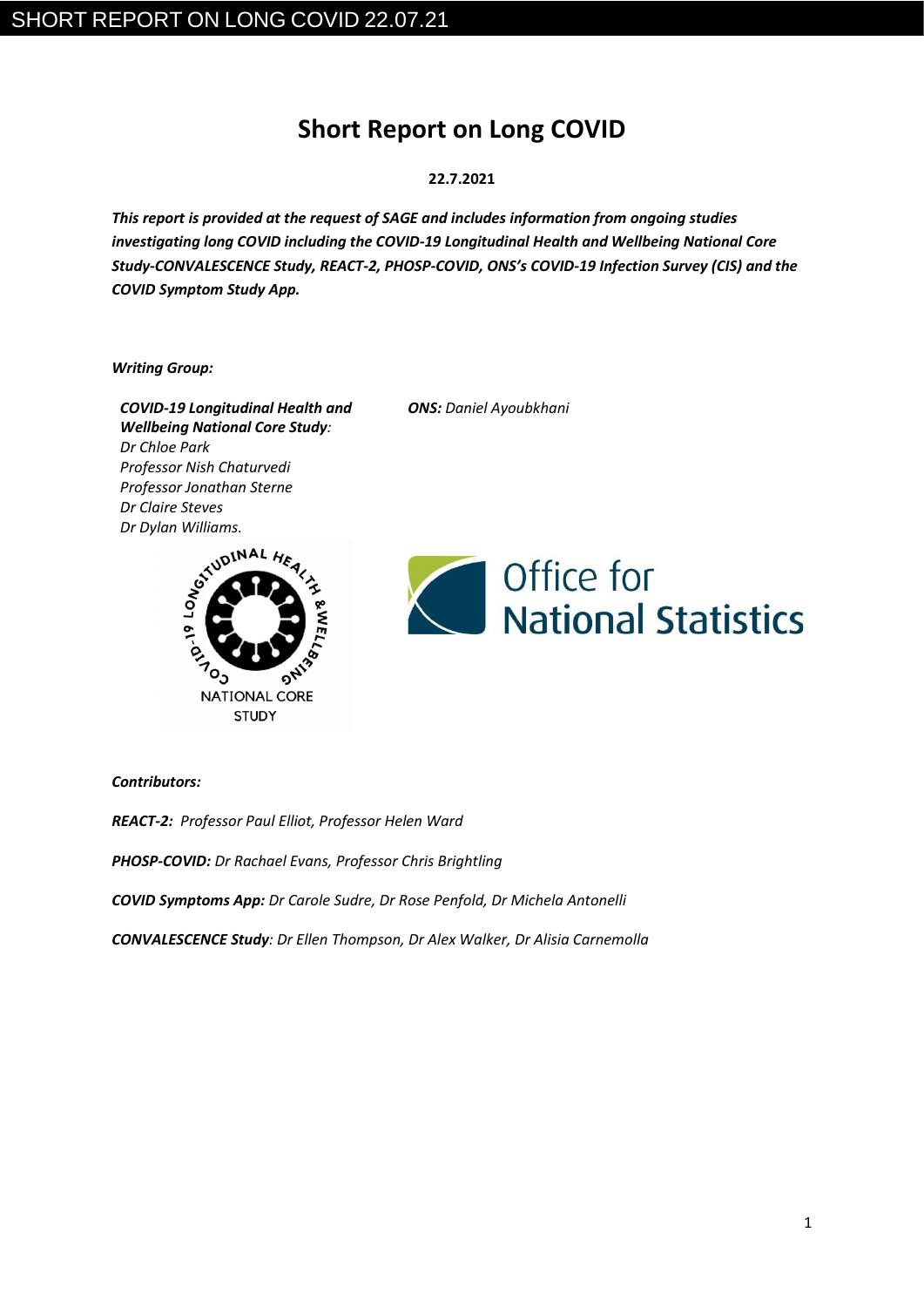This report provides evidence to a selection of priority questions on long COVID. For the full list of questions, please refer to the appendix.

Part 1: Questions we can (partially) answer now

Part 2: Questions we may be able to answer later

# **1. Questions we can (partially) answer now**

**Q1 DEFINITION** - How can we define Long COVID, disaggregating the various syndromes from each other? What are the clinical diagnostic criteria for Long COVID?

**Q2 PREVALENCE**-What are the latest estimates of the proportion of those infected who go on to develop Long COVID, in its various forms, with a particular focus on those experiencing long-term, debilitating symptoms? Could we unpick some of the differences between estimates, prevalence by symptom or syndrome, and the impact on people's ability to work, care, study, etc.?

**Q4 DEMOGRAPHICS**- What is the distribution of Long COVID by age, sex, deprivation, ethnicity, occupation etc.?

**Q5 DEMOGRAPHICS-** What is the specific risk to children?

**Q6 VACCINES**-What do we know so far about vaccine effectiveness against Long COVID and how does this shape the risk for future waves?

**Q11 RISK FACTORS-** What might the longer term risks, including comorbidities, be for sufferers of Long COVID (including for younger people and children)?

#### **Executive Summary**

Long COVID symptom prevalence at 12 weeks post SARS-CoV-2 infection is uncertain and estimates vary by study design, ranging from 2.3%-37% in those infected [Medium Confidence]. The proportion reporting symptoms limiting daily living range from 1.2% in young adults, to 4.8% in middle age [High Confidence]. Trends in long COVID lag but map to those for COVID-19 infections [High Confidence]. Fatigue is the most frequently reported persistent long COVID symptom [High Confidence]. No clear individual syndromes have yet been identified [Medium Confidence]. Consistent risk factors across studies include increasing age, female sex, overweight/obesity, pre-existing asthma, pre-pandemic poor physical and mental health, and hospitalisation for initial infection [High Confidence]. Evidence of long COVID prevalence specifically in school-aged children is limited and existing studies are small; published estimates suggest that it does occur but is uncommon, 25 (1.8%) of 1,379 children (all ages) experienced symptoms for ≥56 days [Medium Confidence]. Risk of Long COVID may be reduced in individuals who become infected after double vaccination compared to those not vaccinated; however, published evidence is limited to small observational studies, which may be subject to bias [Medium Confidence]. Rates of medium-long term multi-organ sequelae (respiratory disease, major adverse cardiovascular event, diabetes, renal failure, and liver disease) are elevated in patients hospitalised with COVID-19 compared with matched general population but are similar to those hospitalised with pneumonia; however, estimates of the incidence of post-infection adverse events in non-hospitalised COVID-19 cases are lacking [High Confidence].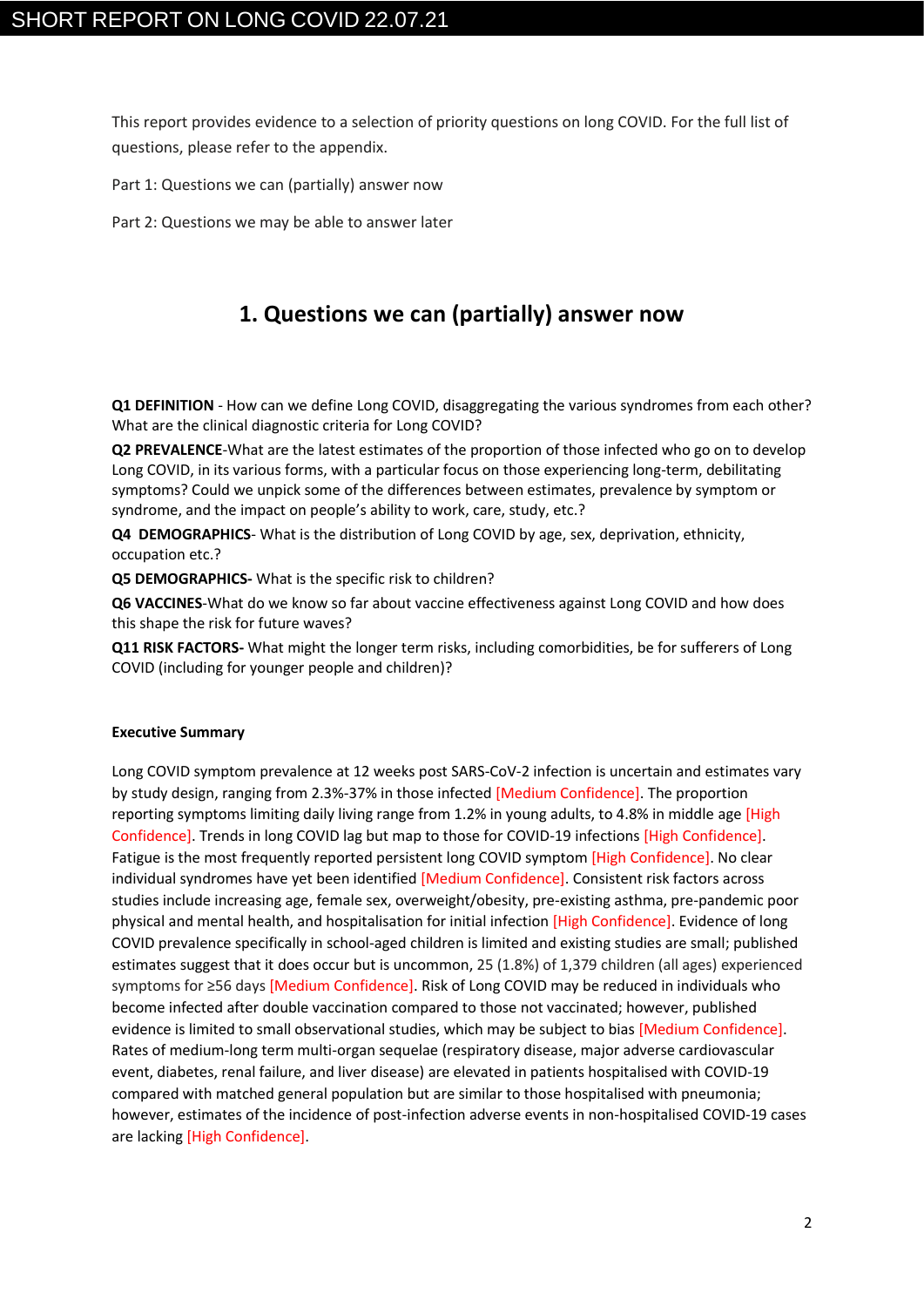### **Q1 and Q2: DEFINITION AND PREVALENCE**

**Q1- DEFINITION - How can we define Long COVID, disaggregating the various syndromes from each other? What are the clinical diagnostic criteria for Long COVID?** 

**Q2- PREVALENCE-What are the latest estimates of the proportion of those infected who go on to develop Long COVID, in its various forms, with a particular focus on those experiencing long-term, debilitating symptoms? Could we unpick some of the differences between estimates, prevalence by symptom or syndrome, and the impact on people's ability to work, care, study, etc.?** 

*Summary: Fatigue is the most frequently reported persistent symptom* [High Confidence]. *Evidence for distinct clusters remains unclear* [Medium Confidence]. *In surveys of test-confirmed and/or suspected COVID-19 cases, proportions self-reporting long COVID vary substantially due to:*

- *Choice, number, and timing of symptom reporting used to define long COVID*
- *Cut point for duration of symptoms (>4 or >12 weeks)*
- *Heterogeneity of study samples and study methods*
- *Any symptoms versus symptoms severe enough to impact daily living*
- *Any symptoms versus symptoms attributable to COVID-19*

### **Prevalence of long COVID in those infected**

Estimates of the prevalence of symptoms at 12 weeks post confirmed or suspected SARS-CoV-2 infection range from 2.3% from the COVID Symptom Study App [1] to 37.7% from REACT-2 [2]. Experimental ONS research suggests prevalence 13.7% at 12 weeks [Medium Confidence], [3] though the methodology behind this is currently being refined.

When considering only debilitating symptoms, estimates at 12 weeks post infection ranged from 1.2% of 20 year old cases to 4.8% of 60 year old cases (CONVALESCENCE [4]) [High Confidence].

Unsurprisingly, hospitalised patients report greater levels of persistent, debilitating symptoms: for example, 19% changed occupational status at 5 months post-discharge in one study (PHOSP-COVD).[5]

Compared to the proportions of persistent symptoms observed in surveys, long COVID reporting in primary care electronic health records (EHR) is considerably lower [4]. Among individuals with any acute COVID-19 diagnostic code in one database of EHR from England, 0.3% had a long COVID diagnostic code. However, reporting in this resource was 2-3 times lower than in EHR from a different primary care IT provider, and clearly current estimates from EHR should be treated with caution and evaluated further as coding practices improve over time.

### **Population prevalence of long COVID**

Estimates of the number of people in the UK population suffering from long COVID symptoms vary from ~1 million with symptoms for 4+ weeks in the UK (ONS-CIS [6]) to 2 million adults with symptoms for 12+ weeks in England alone (REACT [2]). The CIS produces serial point-in-time prevalence estimates (most recently, self-reported long COVID at 6 June 2021), whereas the REACT-2 estimate reflects period prevalence (ever experienced persistent symptoms by 8 Feb 2021). The REACT-2 estimate therefore may include people who have recovered from their symptoms by 6 June 2021, who will not be included in the ONS estimate. Many other differences in long COVID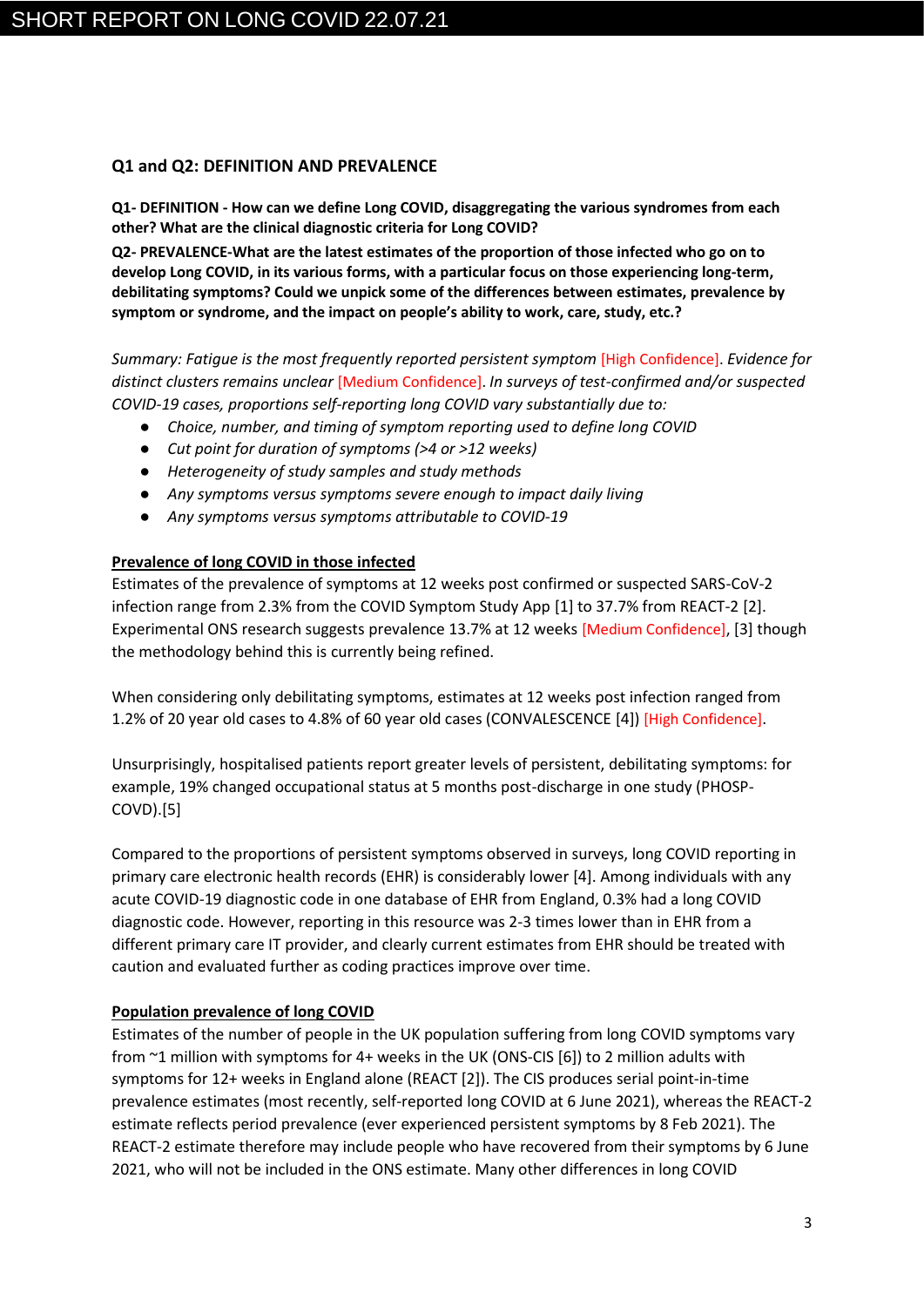definition, questionnaire routing, presentation of questions, and study methodology could also have contributed to the variation between these estimates (see Table 1). Also of note, these estimates both reflect enduring symptoms of any severity, not necessarily proportions of individuals that regarded symptoms to be debilitating. In the latest CIS data, 65.9% of the individuals classified as having long COVID reported at least some limitation of day-to-day activities. REACT-2 did not collect data on whether respondents felt enduring symptoms affected daily living.

Across the spectrum of persistent symptoms observed in COVID-19 cases, persistent fatigue is the most frequently reported symptom [High Confidence]. Others commonly reported include weakness, muscle and joint pains, shortness of breath, poor concentration ('brain fog') and disturbed sleep. Analysis of symptom clustering remains incomplete. [6]

Full details of the studies are summarised in **Table 1**.

### **Possible reasons for differences between prevalence estimates**

Many factors will have contributed to differences in proportions observed between studies including questionnaire design, population characteristics, representativeness, the regions of sampling, and timing of sampling.

*Difference in question wording***:** In the two major studies that have estimated overall prevalence of long COVID nationwide, the ONS CIS asks "would you describe yourself as having 'long COVID'?", whereas REACT-2 asks "which of the following symptoms were part of your COVID-19 illness?" The CIS is potentially more liable to false-negatives (people who really do have persistent symptoms following COVID-19 but do not recognise themselves as having "long COVID"), which may be particularly true among asymptomatic infections who never received a test. Both studies are also liable to false-positives (people who are experiencing symptoms, but not as the result of coronavirus infection), but REACT-2 is arguably more so, particularly as some of the 31 symptoms included in the questionnaire (e.g. runny nose, sneezing) are likely to be reasonably common in the population at any given time. This is a trade-off, and neither definition is obviously superior or inferior to the other. The REACT-2 questionnaire also asks for the (approximate) date when symptoms ended if they haven't already done so, so could be liable to recall bias, as the authors acknowledge in the preprint.[2]

*Difference in question routing***:** All CIS participants are asked the long COVID question, including those who have previously tested positive for coronavirus but were asymptomatic at the acute phase. Conversely, only REACT-2 participants who self-reported COVID-19 (by definition, only those with symptomatic illness) were asked about persistent symptoms. All else being equal, we would therefore expect the REACT-2 estimate to be higher than that from the CIS if the presence of symptoms at the acute phase is a risk factor for experiencing long COVID.

*Difference in Long COVID Severity***:** In CONVALESCENCE, participating longitudinal studies principally defined long COVID in one of two ways. A more inclusive long COVID definition used by some studies asked respondents categorically, *without querying the severity of the persistent symptoms*. Another set of studies used a more stringent long COVID definition that required respondents to indicate that symptoms persisting for 4+ or 12+ weeks *led to some degree of impediment to daily activity*.

*Ascertainment of symptoms in populations without COVID:* The CONVALESCENCE study, the COVID Symptoms Study and the ONS Coronavirus Infection Survey were the only studies that compared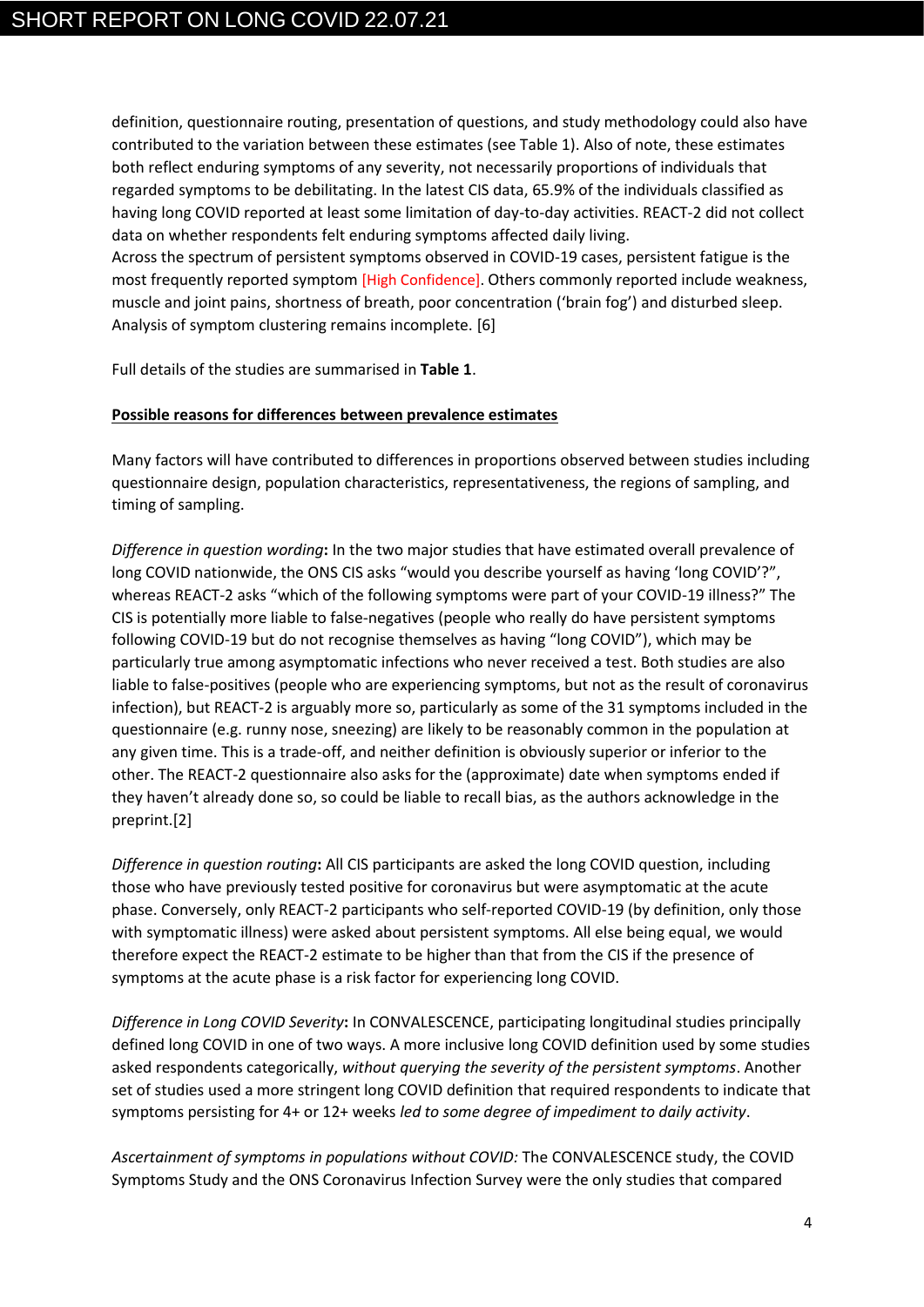symptom reporting in the population which did not report COVID-19. In CONVALESCENCE, using a symptom counting approach, proportions of COVID-19 cases reporting symptoms over 12+ weeks ranged between 40.9-45.6%.[4] High proportions were also found in those who had not had COVID-19 with this ascertainment method (12+ weeks, 28.8%). In contrast, the ONS study compared persistent symptoms lasting 12+ weeks using a survival analysis approach between confirmed COVID-19 cases and age- and sex-matched non-COVID controls, with estimates of 13.7% in cases and just 1.7% in controls.

*Prospective versus retrospective data collection:* Prospective data collection on ongoing symptoms on a daily basis was uniquely performed in the COVID Symptoms Study, which had the lowest estimates of proportions of cases affected, (2.3% for >12 weeks symptoms).[1] Unpublished analysis of the same individuals asked retrospectively about symptoms using the same questionnaire as in CONVALESCENCE cohorts (inclusive method) revealed very similar proportions with symptoms lasting >12 weeks, ranging from 6% of COVID+ cases in men aged 20-30 to 16% in women aged 40- 50. The COVID Symptoms Study did not count symptoms re-emerging after a week of reporting no symptoms, but although relapse rates were higher in the case population (16.0%) versus non-COVID controls (8.4%; *P* < 0.0005), this does not account for the difference in reporting rates and suggests that recall bias may operate in retrospective self-reports of symptom duration. The ONS study of persistent symptoms in confirmed infections was based on prospective data [3](symptoms experienced in the last week, collected each week for the month from enrolment and then each month for up to a year); whereas symptom durations for the population prevalence estimate [6] is based on retrospective reporting of the initial (confirmed or suspected) infection.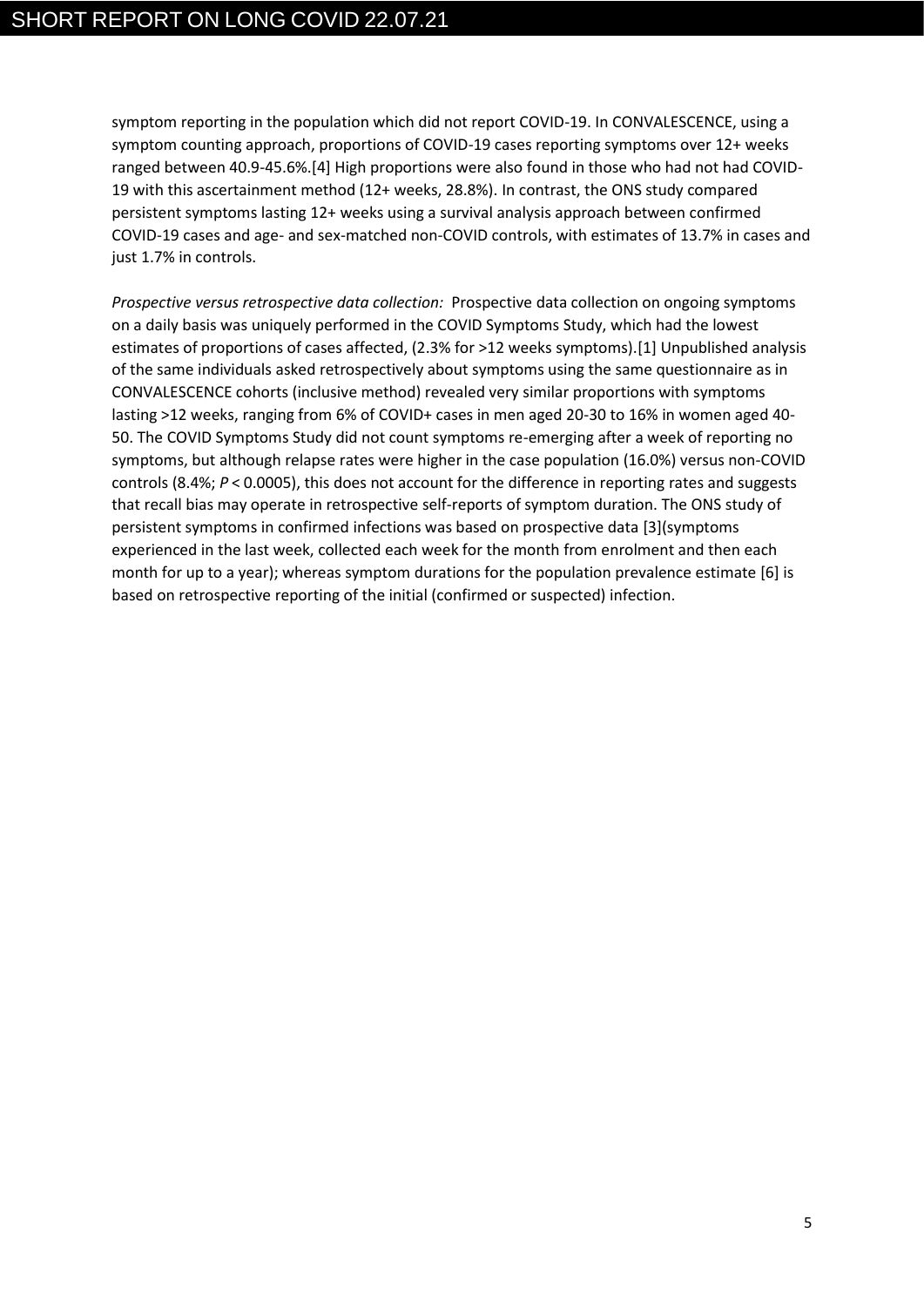# **Table 1. Comparison of Long COVID (LC) study methods and results**

|                                      | <b>ONS-CIS</b> [3][6]                                                                                                                                              | <b>REACT-2 [2]</b>                                       | <b>CONVALESCENCE (LHW National Core Study)[4]</b>                                                         |                                                                        | <b>COVID Symptom Study [1]</b>                                                                                                                                                               |  |
|--------------------------------------|--------------------------------------------------------------------------------------------------------------------------------------------------------------------|----------------------------------------------------------|-----------------------------------------------------------------------------------------------------------|------------------------------------------------------------------------|----------------------------------------------------------------------------------------------------------------------------------------------------------------------------------------------|--|
| Leading Department/<br>University    | ONS, DHSC, PHE,<br>Wellcome Trust, Oxford, and<br>Manchester                                                                                                       | Imperial College London                                  | <b>University College</b><br>London (Many other<br>Institutions)                                          | <b>University College</b><br>London, Bristol, and<br>Oxford.           | Kings College London                                                                                                                                                                         |  |
| Study population                     | All individuals aged 2+ years<br>in randomly selected private<br>households (n=528,931)                                                                            | Randomly selected from<br>the community<br>$(n=508,707)$ | 10 population-based<br>longitudinal cohorts<br>$(n=45,096)$                                               | <b>Primary Care</b><br>electronic health<br>records (n=1.1<br>million) | Adults and children with the<br>app<br>$(n=4,681,542)$                                                                                                                                       |  |
| Suspected/<br>confirmed COVID-19     | Population prevalence:<br>313,216 suspected/<br>confirmed infections.<br>Prevalence in those<br>infected: 21,622 (confirmed)                                       | 92,116 (19.2%)                                           | 6907 (14.1%)                                                                                              | 1.07 million                                                           | 4,182                                                                                                                                                                                        |  |
| LC Symptom<br>Reporting              | Population prevalence: self-<br>reported >4w and >12w,<br>and daily ability limited.<br>Prevalence in those<br>infected: at least one of 12<br>persistent symptoms | Self-reported persistent<br>1 and 3+ symptoms<br>>12w    | Self-reported persistent<br>symptoms that affect<br>daily life attributed to<br>COVID-19, >4w and<br>>12w | GP coded LC                                                            | Prospectively collected self-<br>reported symptoms<br>continuing for >4, >8 and<br>>12w, in participants<br>healthy before positive for<br>SARS CoV2. Relapses after<br>>7 days not counted. |  |
| LC prevalence                        | 962,000 people aged >2y<br>(England 6.6.21)                                                                                                                        | 2 million people >18y<br>(England 8.2.21)                | N/A<br>N/A<br>N/A                                                                                         |                                                                        |                                                                                                                                                                                              |  |
| LC proportion of<br>study population | $1.5\%$ (4w),<br>$1.3\%$ (12w),<br>1.0% daily activity limited                                                                                                     | N/A                                                      | N/A                                                                                                       | N/A                                                                    | N/A                                                                                                                                                                                          |  |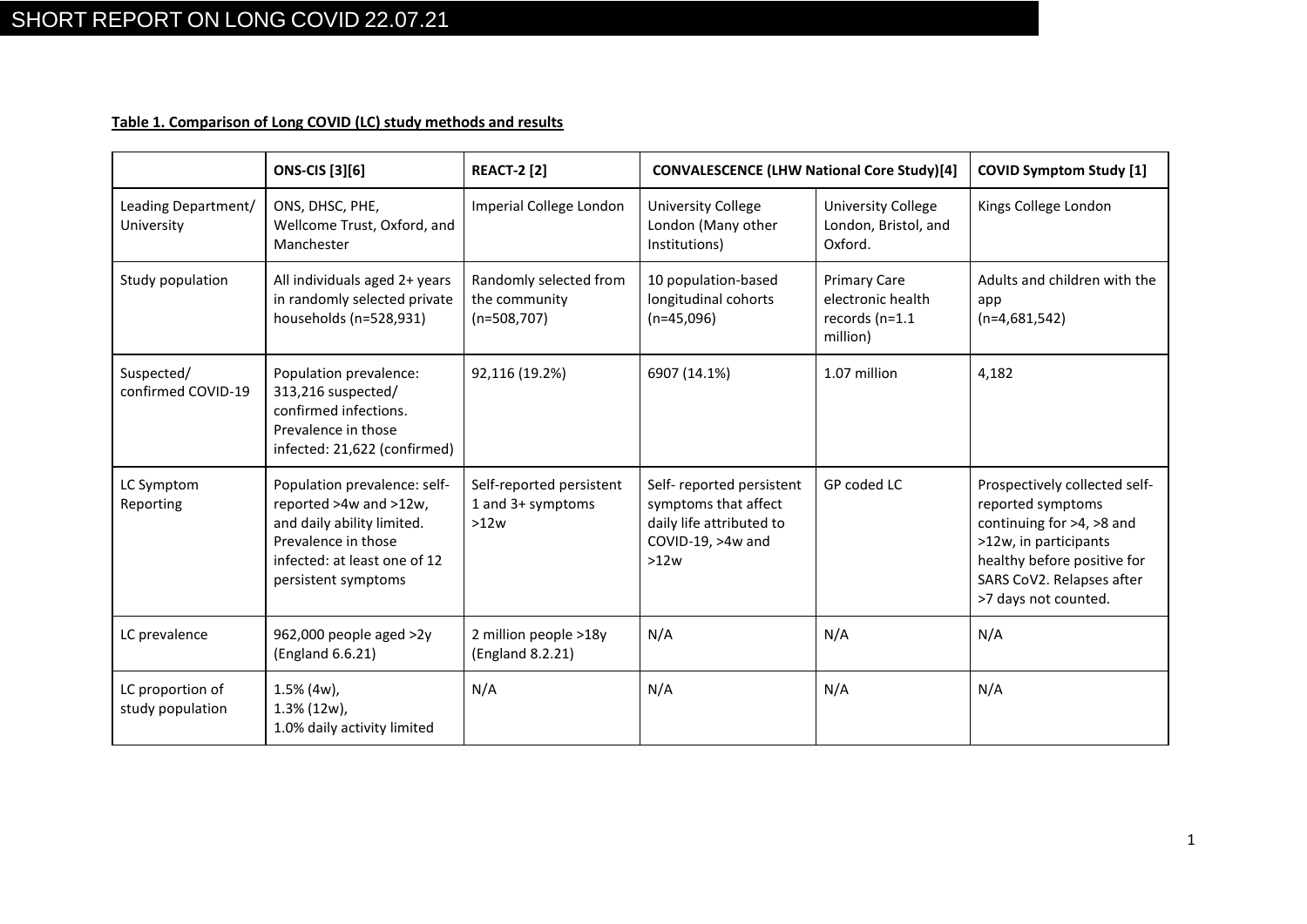|                                                   | <b>ONS-CIS</b> [3][6]                                                                                                                                                   | <b>REACT-2 [2]</b>                                                                                                                                | <b>CONVALESCENCE (LHW National Core Study)[4]</b>                                                                                 |                  | <b>COVID Symptom Study [1]</b>                                            |  |
|---------------------------------------------------|-------------------------------------------------------------------------------------------------------------------------------------------------------------------------|---------------------------------------------------------------------------------------------------------------------------------------------------|-----------------------------------------------------------------------------------------------------------------------------------|------------------|---------------------------------------------------------------------------|--|
| LC proportion of<br>those +ve for COVID-<br>19    | 21.0% 5w<br>13.7% 12w                                                                                                                                                   | 5.75% (1 symptom)<br>$2.22\%$ (3+ symptoms)                                                                                                       | 18% (4w)<br>0.3%<br>1.2-5.4% (12w)<br>daily life affected                                                                         |                  | 13.3% (4w)<br>4.5% (8w)<br>$2.3\% (12w)$                                  |  |
| Demographics linked<br>to reported LC<br>Symptoms | 35-69 years old, female sex,<br>living in deprived areas,<br>other health conditions and<br>disabilities, white ethnicity.                                              | Increasing age, female<br>sex, obesity, lower<br>income, smoking/vaping,<br>occupation (health and<br>Care home workers),<br>non-Asian ethnicity. | Increasing age (up to 70y), female sex, white<br>ethnicity, pre-existing asthma, poor physical and<br>mental pre-pandemic health. |                  | Increasing age, female sex,<br>increased body mass.                       |  |
| Time of estimates                                 | Point in time                                                                                                                                                           | Period Prevalence                                                                                                                                 | Time of Survey for each<br>cohort                                                                                                 | Point in time    | Prospectively collected real-<br>time reporting at least<br>weekly        |  |
| Asked if LC symptoms<br>are debilitating          | Population prevalence: yes<br>Prevalence in those<br>infected: no                                                                                                       | No (asked about COVID-<br>19, not LC)                                                                                                             | Yes                                                                                                                               | N/A              | No                                                                        |  |
| Adjusted for pre-<br>pandemic health              | <b>No</b>                                                                                                                                                               | No.                                                                                                                                               | Yes                                                                                                                               | N/A              | No, although pre-pandemic<br>health was ascertained and<br>used in models |  |
| <b>Whole Population</b>                           | Yes                                                                                                                                                                     | No, England only                                                                                                                                  | Yes                                                                                                                               | No, England only | No                                                                        |  |
| LC question asked in<br>survey                    | Population prevalence:<br>would you describe yourself<br>as having LC? Prevalence in<br>those infected: have you<br>had any of these 12<br>symptoms in the last 7 days? | Which of the following<br>symptoms were part of<br>your COVID-19 Illness?                                                                         | Varied by cohort                                                                                                                  | N/A              | Questions on 28 symptoms                                                  |  |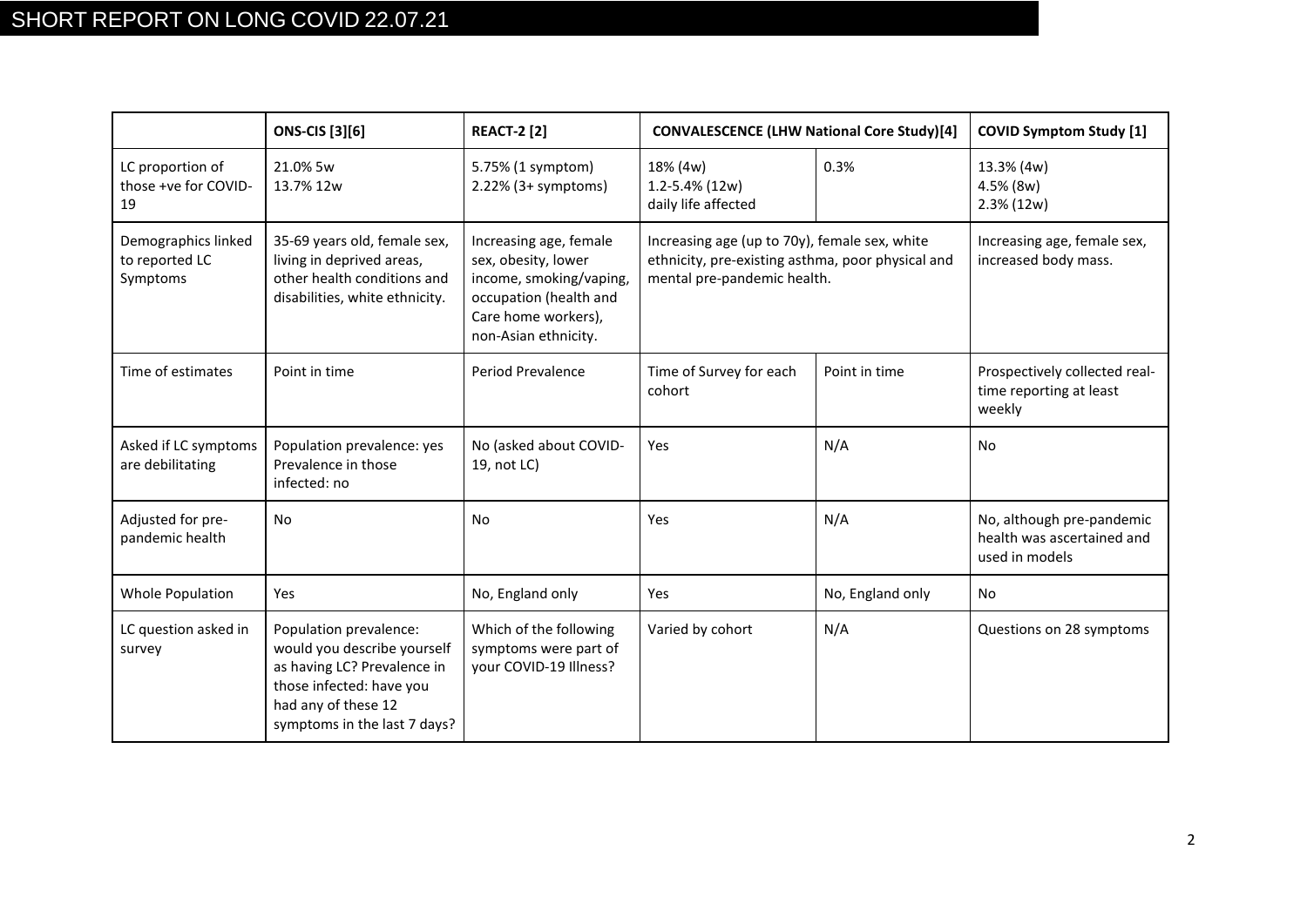**The extent to which Long COVID prevalence is following COVID-19 cases (unpublished)**

Population prevalence trends in long COVID map those of COVID-19 itself. The COVID-19 Symptom Study continuously captures symptoms from a longitudinal volunteer panel till 8th July 2021.

**Figure 1 shows numbers reporting a positive COVID-19 test (red dashed line) for each week, together with the number of cases from that week going on to experience persistent symptoms (blue line) at: >= 28 days (LC28) and >= 12 weeks (LC84).**



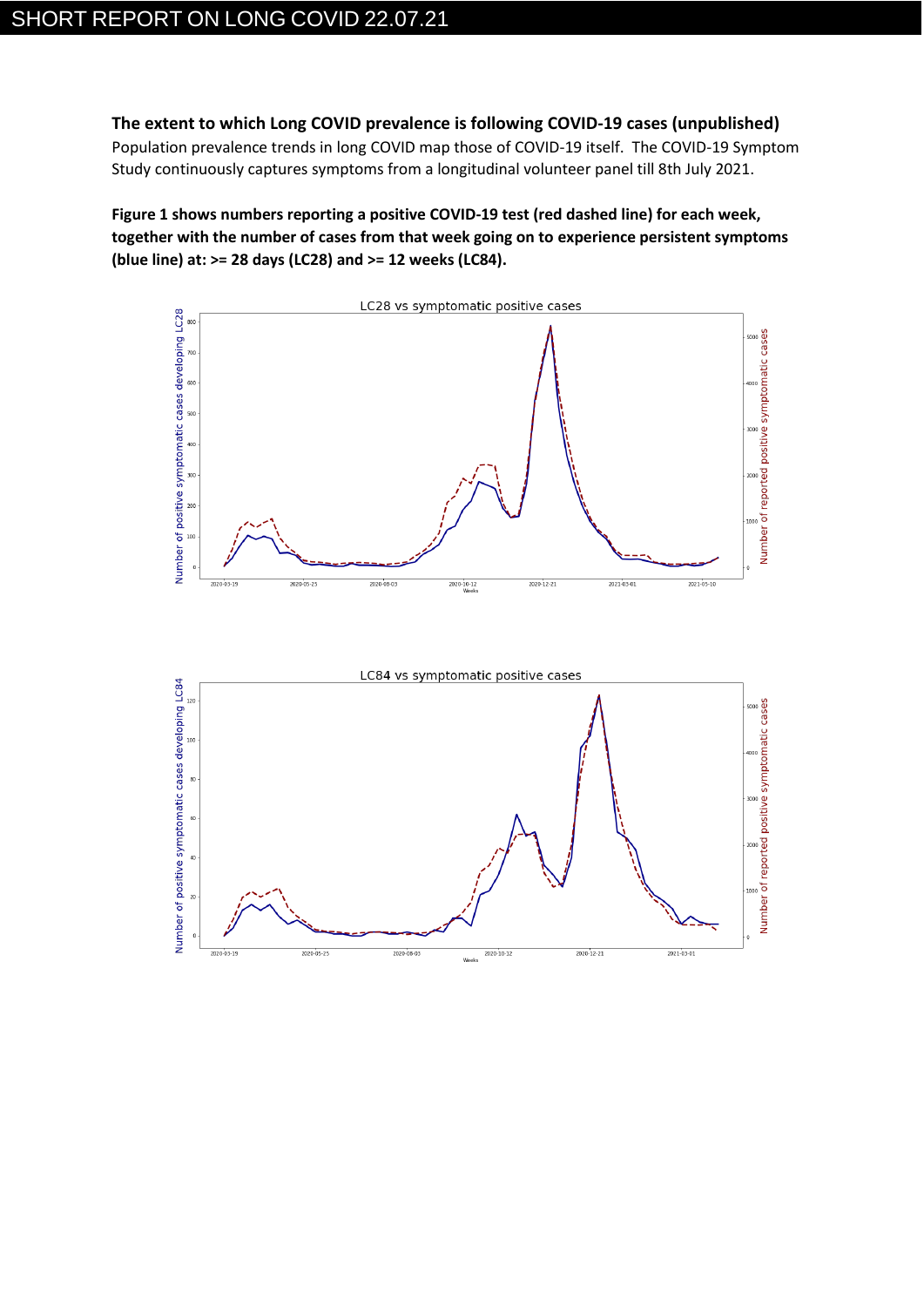### **Q4-DEMOGRAPHICS**

### **What is the distribution of Long COVID by age, sex, deprivation, ethnicity, occupation etc.?**

Consistent demographic risk factor findings across studies include increasing age, female sex, overweight/obesity, pre-existing asthma, and pre-pandemic poor physical and mental health[1, 2, 4- 6]. Non-white ethnic minority groups are less likely to report long COVID. Health and social care workers report greater levels of long COVID, this is largely explained by other (non-employment) socio-demographic characteristics and the risk of initial infection. [7] Those hospitalised with COVID have greater risks of long COVID. Results for deprivation are inconsistent, showing greater risks with both affluence and deprivation [High Confidence].

# **Figure 2 Risk factors associated with long COVID from meta-analyses of Longitudinal Studies findings alongside corresponding analyses from EHRs [4]**

|                                                                                                                                                                                                         | # Studies      | <b>Lower risk</b> | <b>Higher risk</b>                                                     | <b>OR</b>                            | 95%-CI                                                                       |
|---------------------------------------------------------------------------------------------------------------------------------------------------------------------------------------------------------|----------------|-------------------|------------------------------------------------------------------------|--------------------------------------|------------------------------------------------------------------------------|
| Female sex (ref. male)<br>LS meta-analysis<br>OpenSAFELY                                                                                                                                                | 9              |                   |                                                                        | 1.49<br>1.51                         | [1.24; 1.79]<br>[1.41; 1.61]                                                 |
| Ethnicity (ref. white in all)<br>Combined non-white (LS meta-analysis)<br>Mixed (OpenSAFELY)<br>South Asian (OpenSAFELY)<br>Black (OpenSAFELY)<br>Other (OpenSAFELY)                                    | 7              |                   |                                                                        | 0.80<br>1.01<br>0.75<br>0.66<br>0.78 | [0.54; 1.19]<br>[0.76; 1.34]<br>[0.67; 0.84]<br>[0.52; 0.83]<br>[0.59; 1.03] |
| No higher education (ref. degree attained)<br>LS meta-analysis                                                                                                                                          | 8              |                   |                                                                        | 0.95                                 | [0.79; 1.13]                                                                 |
| Index of multiple deprivation<br>Per 1 IMD point (LS meta-analysis)<br>Quintile 2 vs. 1 (OpenSAFELY)<br>Quintile 3 vs. 1 (OpenSAFELY)<br>Quintile 4 vs. 1 (OpenSAFELY)<br>Quintile 5 vs. 1 (OpenSAFELY) | 8              |                   |                                                                        | 0.99<br>1.21<br>1.43<br>1.36<br>1.40 | [0.95; 1.03]<br>[1.09; 1.33]<br>[1.30; 1.57]<br>[1.23; 1.50]<br>[1.27; 1.55] |
| <b>Current smoking</b><br>LS meta-analysis                                                                                                                                                              | 8              |                   |                                                                        | 0.95                                 | [0.73; 1.25]                                                                 |
| Poor overall health<br>LS meta-analysis<br>OpenSAFELY                                                                                                                                                   | 7              |                   |                                                                        | 1.62<br>1.26                         | [1.25; 2.09]<br>[1.18; 1.35]                                                 |
| <b>Psychological distress</b><br>LS meta-analysis<br>OpenSAFELY                                                                                                                                         | 9              |                   |                                                                        | 1.46<br>1.57                         | [1.17; 1.83]<br>[1.47; 1.68]                                                 |
| <b>Overweight and obesity</b><br>LS meta-analysis<br>OpenSAFELY                                                                                                                                         | 8              |                   |                                                                        | 1.24<br>1.31                         | [1.01; 1.53]<br>[1.21; 1.42]                                                 |
| <b>Diabetes</b><br>LS meta-analysis<br>OpenSAFELY                                                                                                                                                       | 6              |                   |                                                                        | 1.38<br>1.05                         | [0.85; 2.23]<br>[0.95; 1.16]                                                 |
| <b>Hypertension</b><br>LS meta-analysis                                                                                                                                                                 | 5              |                   |                                                                        | 1.18                                 | [0.89; 1.55]                                                                 |
| <b>High cholesterol</b><br>LS meta-analysis                                                                                                                                                             | $\overline{2}$ |                   |                                                                        | 1.33                                 | [0.89; 1.99]                                                                 |
| <b>Asthma</b><br>LS meta-analysis<br>OpenSAFELY                                                                                                                                                         | 9              |                   |                                                                        | 1.32<br>1.56                         | [1.07; 1.62]<br>[1.46, 1.67]                                                 |
|                                                                                                                                                                                                         |                | 0.5<br>0.75       | $\overline{2}$<br>1.5<br>1<br>Odds ratio for symptoms lasting 4+ weeks |                                      |                                                                              |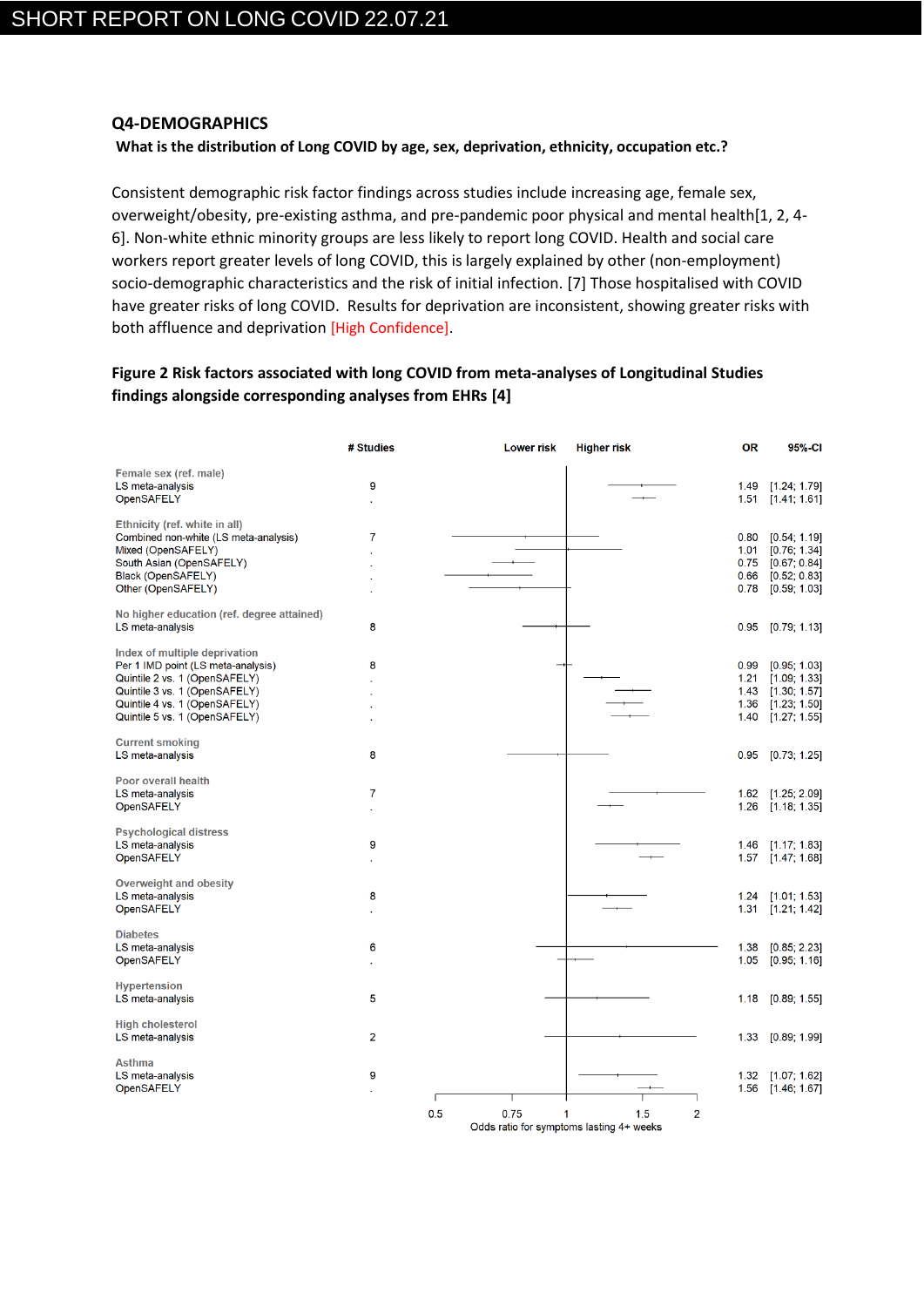# **Q5- DEMOGRAPHICS What is the specific risk to children?**

ONS estimates of the UK population prevalence of self-reported long COVID in children at 6<sup>th</sup> June 2021 are presented below in Table 2.

**Table 2: UK population prevalence of self-reported long COVID (any severity) in children aged ≤16 years, with 95% confidence intervals**

| Age group      | <b>Number (thousands)</b> |                 | Percentage of the population |                     |  |
|----------------|---------------------------|-----------------|------------------------------|---------------------|--|
|                | $\geq$ 4 weeks            | $\geq$ 12 weeks | $\geq$ 4 weeks               | $\geq$ 12 weeks     |  |
| 2 to 11 years  | $13(8-18)$                | $10(5-14)$      | $0.16(0.10-0.23)$            | $0.12(0.06 - 0.17)$ |  |
| 12 to 16 years | $20(15-24)$               | $16(12-20)$     | $0.51(0.39-0.63)$            | $0.41(0.30-0.51)$   |  |

Data from 258,790 children aged 5-17 years were reported by an adult proxy for the COVID Symptom Study between 24 March 2020 and 22 February 2021. [8] 1,734 children (588 younger, 1,146 older children) had a positive SARS-CoV-2 test result and calculable illness duration within the study time frame. Seventy-seven children (4.4% of those infected) had illness duration ≥28 days (LC28), more commonly experienced by older (12-17yrs) vs. younger (5-11yrs) children (59 (5.1%) vs. 18 (3.1%), p=0.046). 25 (1.8%) of 1,379 children (all ages) experienced symptoms for ≥56 days. The study found that long illness duration after SARS-CoV-2 infection in school-aged children does occur, but was uncommon, with only a small proportion of children experiencing illness duration beyond four weeks; and the symptom burden in these children usually decreased over time. Almost all children had symptom resolution by eight weeks. Additionally, symptom burden in children with long COVID was not greater than symptom burden in children with long illnesses due to causes other than SARS-CoV-2 infection.

In Zurich, a low prevalence of symptoms compatible with long COVID is reported in a randomly selected cohort of children assessed 6 months after serologic testing [9]. Low numbers of children tested positive (109/1354) from October 2020-April 2021 (6-11 years n=66 and 12-16 years n=43) and had at least 1 symptom lasting beyond 12 weeks. Similar proportions of seropositive and seronegative children reported excellent or good health. Although long COVID exists in children, estimates of the prevalence of persisting symptoms based on scarce literature range from 0% to 27%. [10]

# **Q6- VACCINATION**

## **What do we know so far about vaccine effectiveness against Long COVID?**

Illness duration, severity, and symptom profile in adults logging symptoms after SARS-CoV-2 infection contracted >14 days after first (n=3825) and >7 days after second vaccinations (n=906) were compared to unvaccinated adults with SARS-CoV-2 infection matched by date of positive test, healthcare worker status, sex, BMI, and age (unpublished) .[11]

In all age groups the odds of experiencing symptoms for more than 28 days after post-vaccination infection was approximately halved by two vaccinations. Given that vaccinated individuals have a reduced risk of infection overall, this suggests that risk of Long COVID is substantially reduced in individuals who have received double vaccination.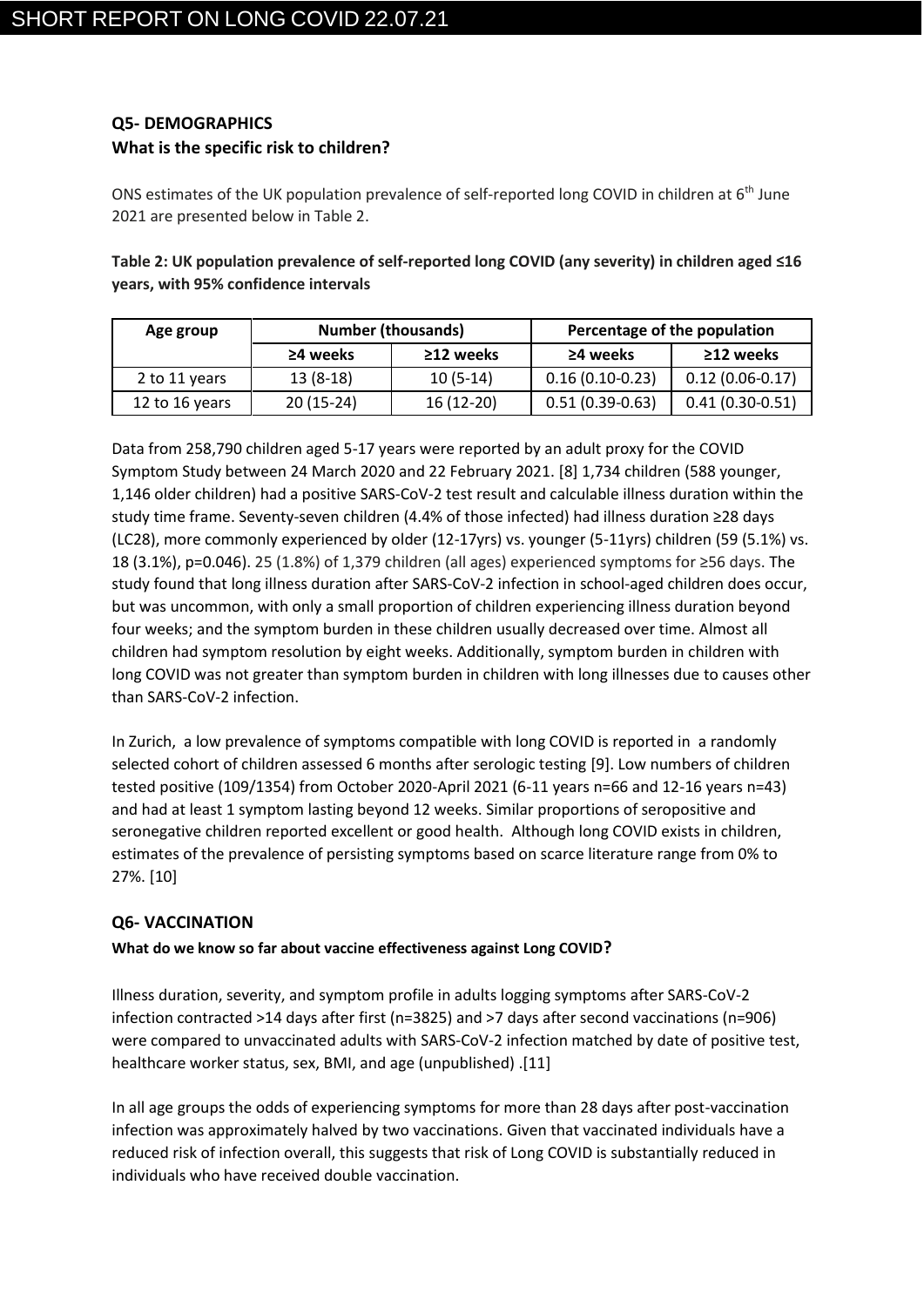**Figure 3 shows the odds ratio of asymptomatic infection, duration of symptoms** ≥ **28 days, severe disease (>5 reported symptoms during acute infection), and hospitalisation in post-vaccination cases compared to matched unvaccinated cases in app participants following first (orange) and second (blue) vaccine dose, adjusted by age, BMI, and sex.**



A descriptive analysis of 900 people with long COVID who responded to an online questionnaire posted by the support group LongCOVIDSOS [12], 56.7% of people saw an overall improvement in symptoms following vaccination, 18.7% a deterioration, and 24.6% unchanged. Symptom improvement was more common in respondents who had received an mRNA vaccine.

Observational studies such as those reported above are prone to bias (such as placebo effects) and cannot be used to definitively address the question as to whether vaccine reduces risk of long COVID.

# **Q11- RISK FACTORS**

**What might the longer term risks, including comorbidities, be for sufferers of Long COVID?**

## **Medium - long term sequelae in those hospitalised**

In a study of the EHRs of nearly 50,000 patients discharged alive from hospital following COVID-19, 29.4% were readmitted and 12.3% died within a mean of 140 days post discharge,[13] with rates of multi-organ sequalae (respiratory disease, major adverse cardiovascular event, diabetes, renal failure, and liver disease) being significantly elevated in these patients compared with matched general population. In a separate study using national linked primary care records (OpenSAFELY), hospitalised patients were also found to have markedly increased risk of all major outcomes compared to matched healthy population controls, especially for pulmonary embolism [14]. However, to capture COVID specific sequelae, now using those discharged with pneumonia as controls, there were few differences in major adverse outcomes apart from type 2 diabetes.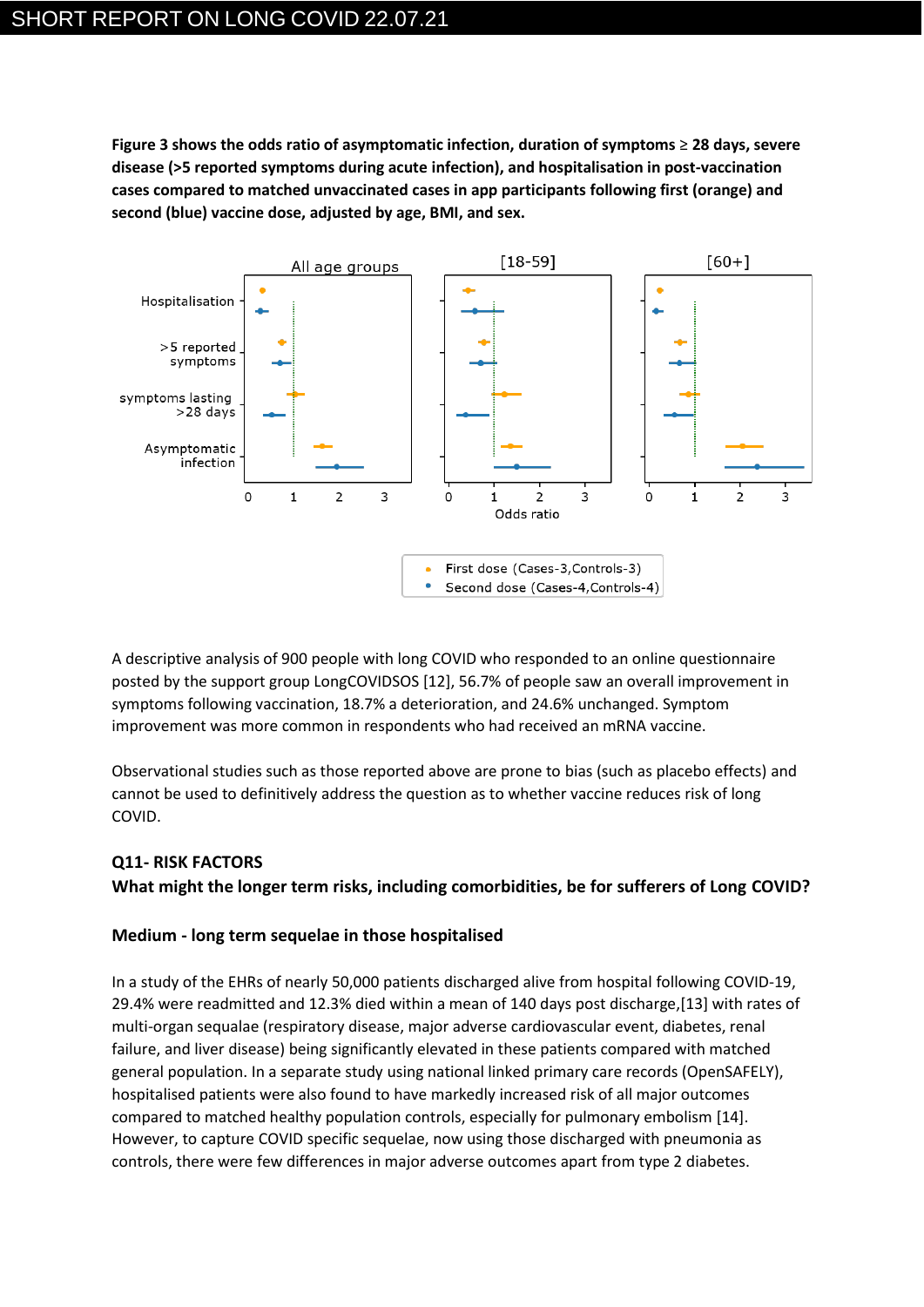There have been reports of subclinical target organ damage, specifically cardiac and brain, as a consequence of COVID infection itself. Further data will be available in ~1-2 years on key target organs (lungs, brain, heart, kidneys), from ongoing imaging studies in both hospitalised patients, and in the general population.

Additionally, over 25% of adults hospitalised with COVID-19 had significant anxiety and depression at five months post-discharge, 17% had significant cognitive impairment using cut-offs typically used for memory clinics. Burden and severity of symptoms is not solely explained by organ damage (or related to severity of acute illness). [5]

**Figure 4 demonstrates that cardiometabolic and pulmonary adverse outcomes are markedly raised following hospitalisation for COVID-19 compared to the general population. However, the excess risks were comparable to those seen following hospitalisation with pneumonia.** 

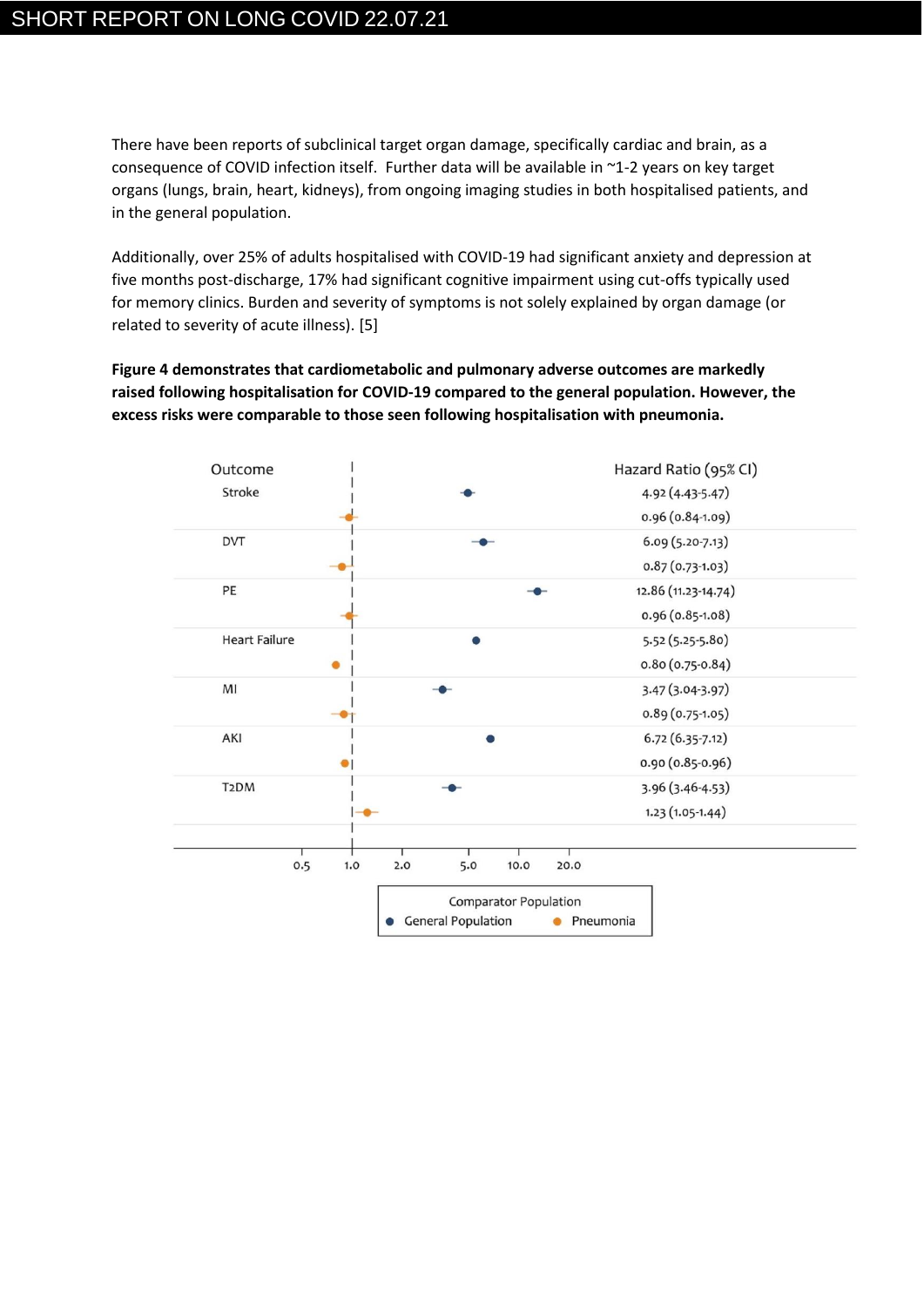# **2. Questions we may be able to answer later**

## • **DEFINITION AND PREVALENCE (Q1-3)**

Ongoing work on symptom clustering, in relation to risk factors and underlying pathways, is ongoing. Additionally, repeat surveys will provide new estimates of period prevalence, of persistence of, and of recovery from long COVID.

## • **DEMOGRAPHICS AND RISK FACTORS (Q4, 5, 11)**

In depth analysis of population cohorts, with detailed pre-pandemic data, and linkage of surveys to health records will enable greater understanding of, key pathways (in cohorts), and co-morbidities (electronic health records) underlying risk of long COVID. In addition, the ONS Coronavirus Infection Survey will investigate viral characteristics, such as viral load, variant, and number/mix of symptoms at the acute phase, as possible predictors of long COVID. The role of vaccination will be explored. Importantly, analysis will take account of selection into COVID caseness (exposure and susceptibility factors), and attrition due to survival bias, to fully understand determinants of long COVID. An important, though challenging analysis, will be to understand determinants of recovery from long COVID.

## • **VACCINATION (Q6)**

Like the COVID Symptom Study, other studies (e.g. ONS CIS - reporting August) are exploring the changes in the trajectory of the probability and severity of self-reported long COVID following vaccination. It is important to stress that observational studies cannot wholly reliably replicate a clinical trial.

# • **TREATMENTS (Q7)**

Need to identify additional expertise

# • **VARIANTS (Q8)**

ONS is exploring the role of variants in long COVID, starting with a basic feasibility assessment of using the CIS (sample sizes may be prohibitive, especially for first wave infections when the study was in its pilot phase). OpenSAFELY and ONS are both in the process of linking COG-UK genomics and national testing data, which would provide population-level data on variants (though obviously data on early variants will still be limited due to the lack of national testing programmes).

## • **ROLE OF REINFECTION OR IMPACT OF DE NOVO ARI (Q9)**

As with the above, ONS is exploring the feasibility of assessing reinfection as a risk factor for long COVID, subject to the number of reinfections in the CIS sample.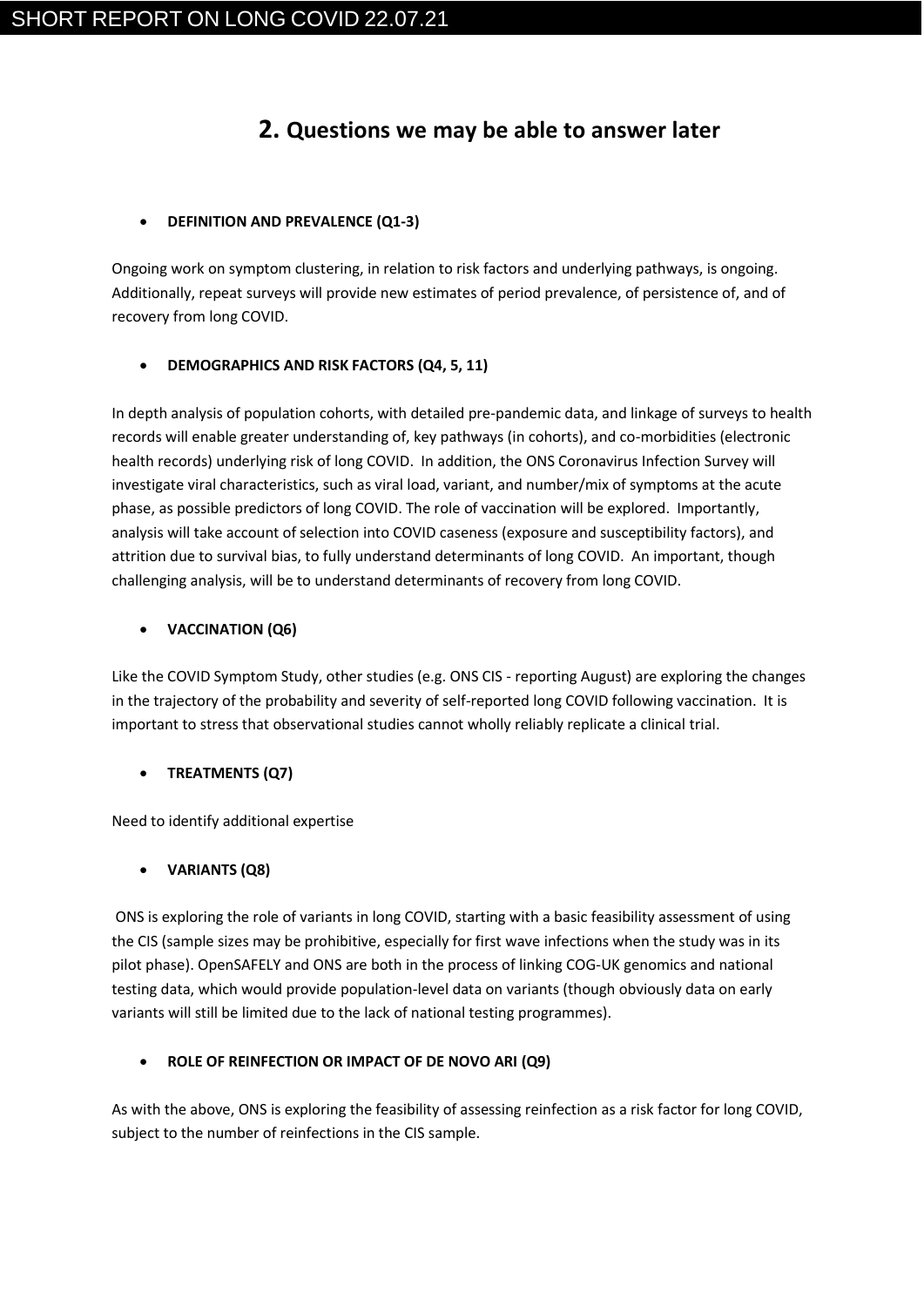### • **SPECIAL GROUPS (Q10)** e.g. IMMUNOCOMPROMISED

ONS has linked CIS data to primary care and hospital records to explore clinical risk factors for long COVID. Similar analysis could be performed in other national TREs, such as NHS Digital and OpenSAFELY, to correlate comorbidities of interest with diagnosed post-COVID-19 syndrome.

## • **IMPACTS (Q12-17)**

Later this month ONS will publish estimates of social impacts (occupation, education, caring, relationships) of long COVID from the Opinions and Lifestyle Survey. Similar analyses are forthcoming from the Longitudinal Health & Wellbeing NCS.

### **Impacts on children's learning**

We are checking with experts but also need to identify additional expertise for SAGE.

The COVID Social Mobility and Opportunities (COSMO) Study aims to address this for year 11 students – it will be some time before data become available.

[https://www.ucl.ac.uk/ioe/departments-and-centres/centres/centre-education-policy-and](https://www.ucl.ac.uk/ioe/departments-and-centres/centres/centre-education-policy-and-equalising-opportunities/research-themes/schools/covid-social-mobility-and-opportunities-study-cosmo)[equalising-opportunities/research-themes/schools/covid-social-mobility-and-opportunities-study](https://www.ucl.ac.uk/ioe/departments-and-centres/centres/centre-education-policy-and-equalising-opportunities/research-themes/schools/covid-social-mobility-and-opportunities-study-cosmo)[cosmo](https://www.ucl.ac.uk/ioe/departments-and-centres/centres/centre-education-policy-and-equalising-opportunities/research-themes/schools/covid-social-mobility-and-opportunities-study-cosmo)

**Demands on NHS and costs** Need to identify additional expertise

**Impact on social care** Need to identify additional expertise

### **Mortality**

Ongoing analysis in OpenSAFELY and other national trusted research environments

## • **Comparators with SARS and MERS (Q18)**

Need to identify additional expertise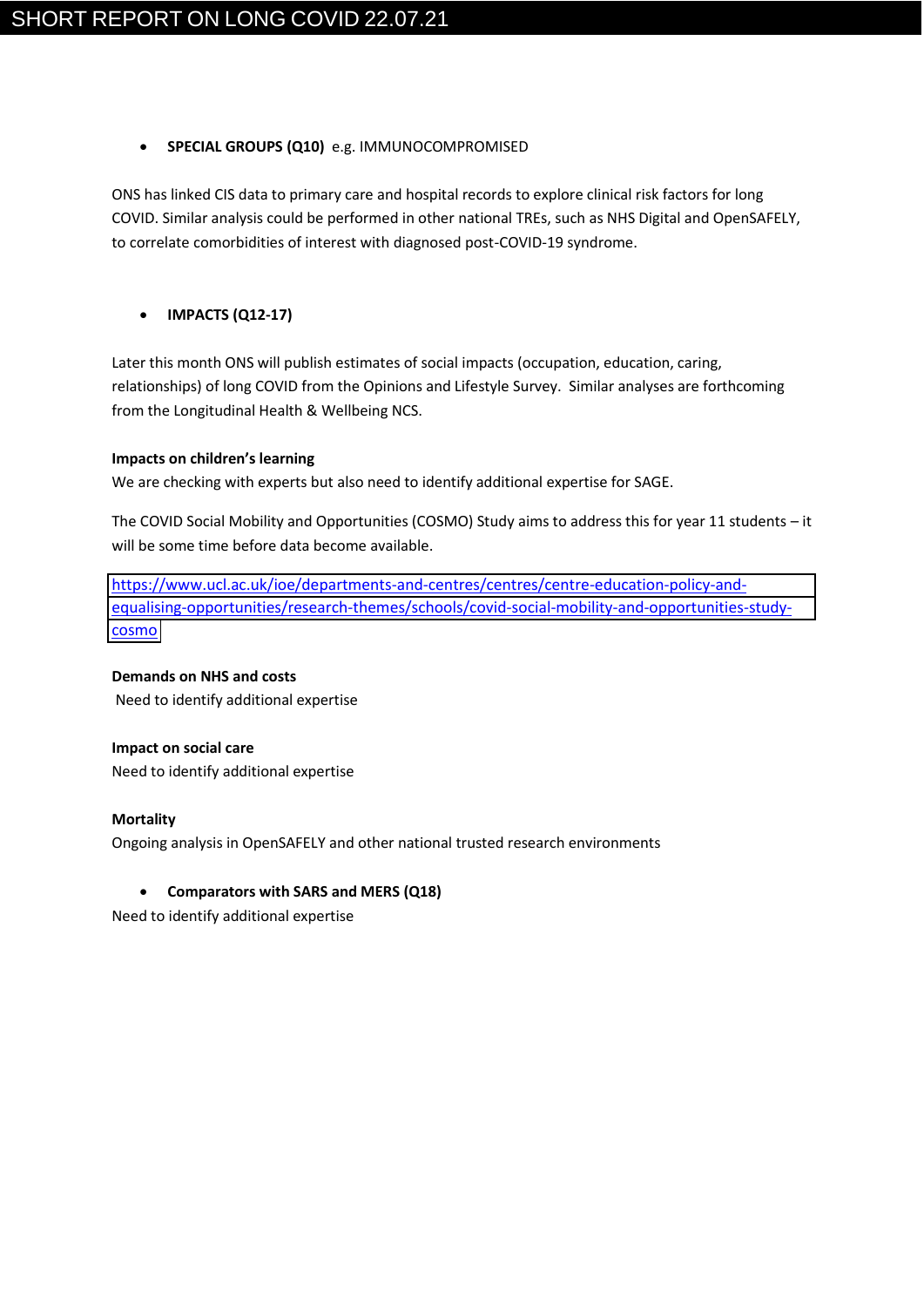### **References**

- 1. Sudre, C.H., et al., *Attributes and predictors of long COVID.* Nat Med, 2021. **27**(4): p. 626-631.
- 2. Whitaker, M., et al., *Persistent symptoms following SARS-CoV-2 infection in a random community sample of 508,707 people.* medRxiv, 2021.
- 3. ONS, *All data related to Prevalence of ongoing symptoms following coronavirus (COVID-19) infection in the UK: 1 April 2021.* 2021 April.
- 4. Thompson, E.J., et al., *Risk factors for long COVID: analyses of 10 longitudinal studies and electronic health records in the UK.* medRxiv, 2021.
- 5. Evans, R, et al., *Physical, cognitive and mental health impacts of COVID-19 following hospitalisation – a multi-centre prospective cohort study.* medRxiv, 2021.
- 6. ONS. *Prevalence of ongoing symptoms following coronavirus (COVID-19) infection in the UK: 1 July 2021*. 2021, July 1; Available from: [https://www.ons.gov.uk/peoplepopulationandcommunity/healthandsocialcare/conditionsanddisease](https://www.ons.gov.uk/peoplepopulationandcommunity/healthandsocialcare/conditionsanddiseases/bulletins/prevalenceofongoingsymptomsfollowingcoronaviruscovid19infectionintheuk/1july2021) [s/bulletins/prevalenceofongoingsymptomsfollowingcoronaviruscovid19infectionintheuk/1july2021.](https://www.ons.gov.uk/peoplepopulationandcommunity/healthandsocialcare/conditionsanddiseases/bulletins/prevalenceofongoingsymptomsfollowingcoronaviruscovid19infectionintheuk/1july2021)
- 7. ONS. *Prevalence of ongoing symptoms following coronavirus (COVID-19) infection in the UK: 1 July 2021*. 2021, June 4; Available from: [https://www.ons.gov.uk/peoplepopulationandcommunity/healthandsocialcare/conditionsanddisease](https://www.ons.gov.uk/peoplepopulationandcommunity/healthandsocialcare/conditionsanddiseases/bulletins/prevalenceofongoingsymptomsfollowingcoronaviruscovid19infectionintheuk/4june2021) [s/bulletins/prevalenceofongoingsymptomsfollowingcoronaviruscovid19infectionintheuk/4june2021.](https://www.ons.gov.uk/peoplepopulationandcommunity/healthandsocialcare/conditionsanddiseases/bulletins/prevalenceofongoingsymptomsfollowingcoronaviruscovid19infectionintheuk/4june2021)
- 8. Molteni, E., et al., *Illness duration and symptom profile in a large cohort of symptomatic UK schoolaged children tested for SARS-CoV-2.* medRxiv, 2021.
- 9. Radtke, T., et al., *Long-term Symptoms After SARS-CoV-2 Infection in Children and Adolescents.* Jama, 2021.
- 10. Say, D., et al., *Post-acute COVID-19 outcomes in children with mild and asymptomatic disease.* Lancet Child Adolesc Health, 2021. **5**(6): p. e22-e23.
- 11. Antonelli, M., et al., *Post-vaccination SARS-CoV-2 infection: risk factors and illness profile in a prospective, observational community-based case-control study.* medRxiv, 2021.
- 12. LongCOVIDSOS. *The impact of COVID vaccination on symptoms of Long Covid. An international survey of 900 people with lived experience*. 2021; Available from[: https://3ca26cd7-266e-4609-b25f-](https://3ca26cd7-266e-4609-b25f-6f3d1497c4cf.filesusr.com/ugd/8bd4fe_a338597f76bf4279a851a7a4cb0e0a74.pdf)[6f3d1497c4cf.filesusr.com/ugd/8bd4fe\\_a338597f76bf4279a851a7a4cb0e0a74.pdf.](https://3ca26cd7-266e-4609-b25f-6f3d1497c4cf.filesusr.com/ugd/8bd4fe_a338597f76bf4279a851a7a4cb0e0a74.pdf)
- 13. Ayoubkhani, D., et al., *Post-covid syndrome in individuals admitted to hospital with covid-19: retrospective cohort study.* Bmj, 2021. **372**: p. n693.
- 14. The OpenSAFELY Collaborative, *Rates of serious clinical outcomes in survivors of hospitalisation with COVID-19: a descriptive cohort study within the OpenSAFELY platform.* medRxiv, 2021.